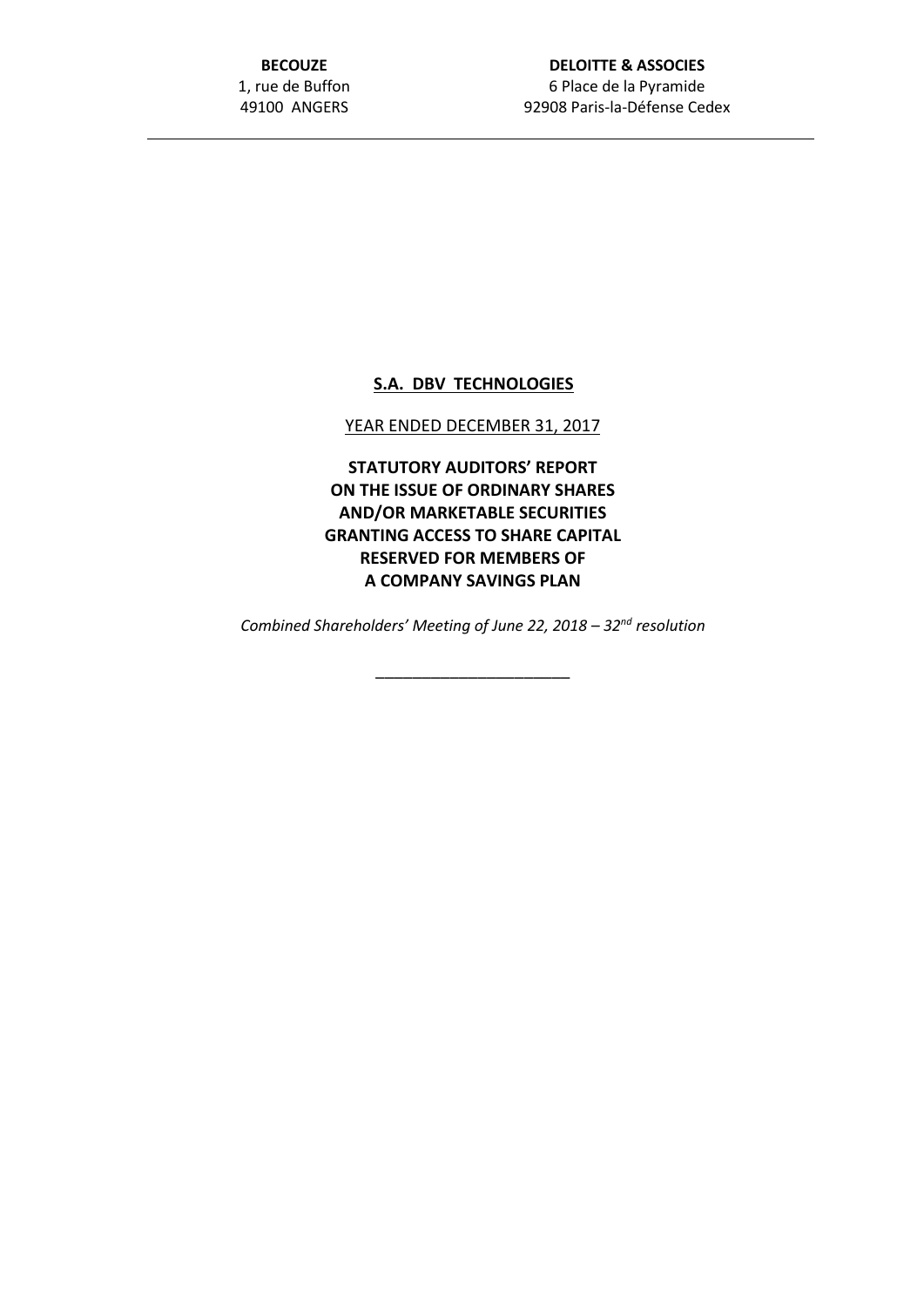## **S.A. DBV TECHNOLOGIES** 177 à 181, avenue Pierre Brossolette 92120 MONTROUGE

\_\_\_\_\_\_\_\_\_\_\_\_\_\_\_

*Statutory Auditors' report on the issue of ordinary shares and/or marketable securities granting access to share capital reserved for members of a company savings plan*

*Combined Shareholders' Meeting of June 22, 2018 – 32nd resolution*

*This is a free translation into English of the statutory auditors' report issued in French and is provided solely for the convenience of English speaking readers. This report should be read in conjunction and construed in accordance with French law and professional auditing standards applicable in France.*

To the Shareholders' Meeting of DBV TECHNOLOGIES,

As statutory auditors of your Company and in accordance with the procedures set forth in Articles L. 228-92 and L. 225-135 *et seq.* of the French Commercial Code (*Code de Commerce*), we hereby report to you on the proposal to authorize the Board of Directors to issue ordinary shares and/or marketable securities granting access to equity securities to be issued, with cancellation of preferential subscription rights, reserved for members of one or more company savings plans set up by your Company and/or French or foreign companies that are affiliated to it as defined under Article L. 225-180 of the French Commercial Code and Article L. 3344-1 of the French Labor Code (*Code du travail*), a transaction on which you are being asked to vote.

The total par value amount of the share capital increase(s) likely to be carried out under this delegation shall be limited to 2% of the share capital as of the date of the decision made by the Board of Directors to perform this share capital increase, this amount being independent of any other limit stipulated for the share capital increase delegation. To this limit will be added the par value amount of the share capital increase needed to safeguard, in accordance with French law and, where applicable, the contractual terms providing for other cases of adjustment, the rights of the holders of the shares or marketable securities granting access to the Company's share capital.

Shareholders are asked to approve this share capital increase pursuant to Article L. 225-129-6 of the French Commercial Code and Articles L. 3332-18 *et seq.* of the French Labor Code.

Based on its report, your Board of Directors proposes that shareholders authorize it, for a period of 26 months, to decide on one or more issues and cancel your preferential subscription rights to the shares to be issued. Where necessary, the Board will set the final issue terms and conditions of this transaction.